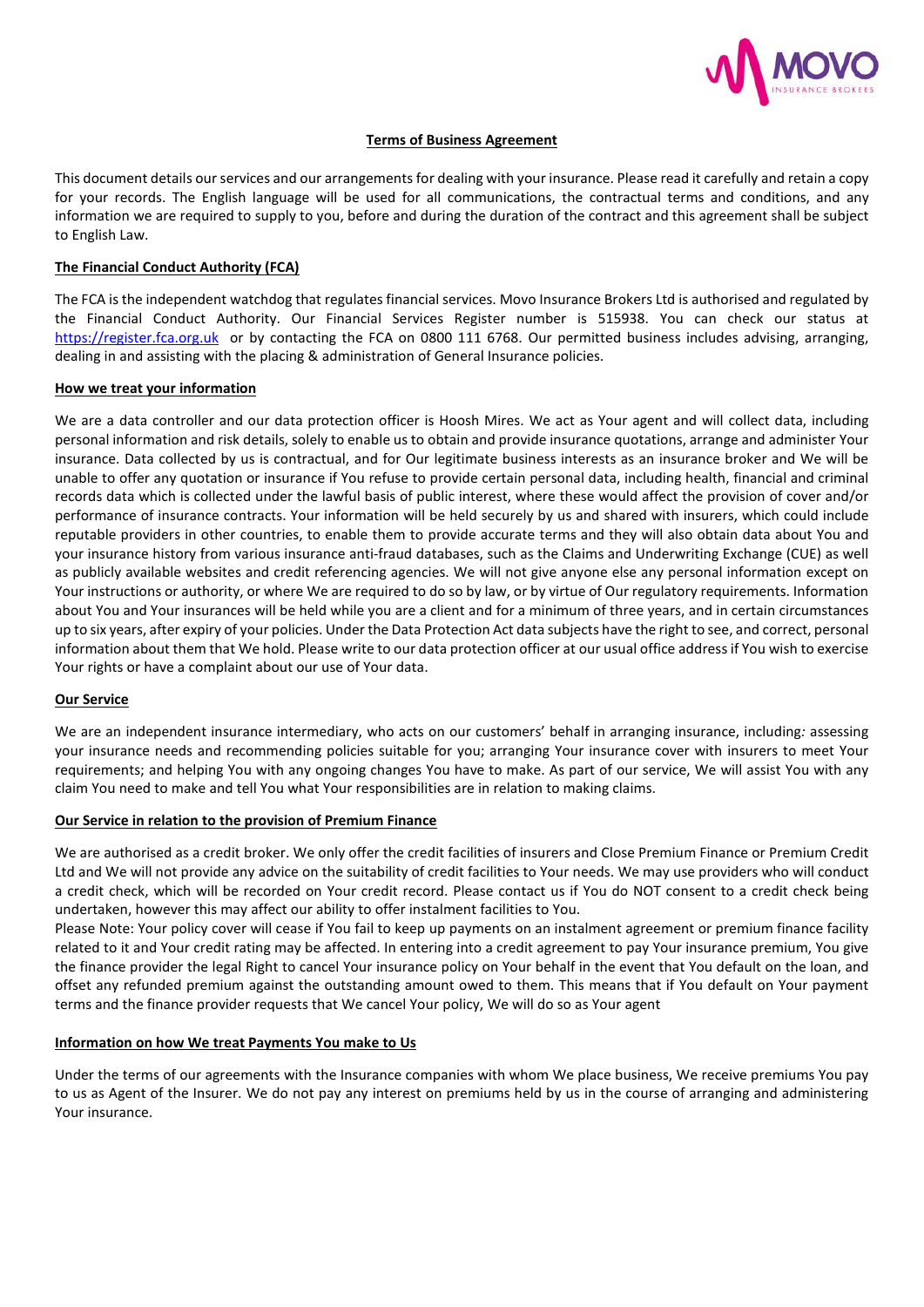

# **Payment Options**

We normally accept payment by cheque or the following credit/debit cards – Visa, Mastercard, Maestro. You may be able to spread Your payments through insurers' instalment schemes or a credit scheme, which We have arranged with an established insurance premium finance provider, however rates and acceptance may be subject to a credit check. We will give You full information about Your payment options and the appropriate finance agreement when We discuss Your insurance in detail*.*

### **Our Fees and Charges for the services We provide to You**

We usually receive a commission from the insurer with whom We place Your business and, in addition, We normally make the following charges to cover the administration of Your insurance:

| Activity                                                                                                                         |                  |                 | Fee |
|----------------------------------------------------------------------------------------------------------------------------------|------------------|-----------------|-----|
| Arranging new policies                                                                                                           |                  |                 | £50 |
| Mid term adjustments                                                                                                             |                  |                 | £25 |
| Renewals                                                                                                                         |                  |                 | £50 |
| Replacement/duplicate certificates or cover notes                                                                                |                  |                 | £25 |
| Mid term cancellations and other refunds are refunded NET of commission and we may, in addition, charge<br>an administration fee |                  |                 | £25 |
| Payment by Card                                                                                                                  | Credit Cards: 0% | Debit Cards: 0% |     |

Occasionally We may arrange a policy on which We earn no commission and in these cases We will advise You of the arrangement fee before You take the policy out. We may also make additional charges specific to the arrangement and servicing of certain policies, but these will always be advised to You in advance.

# **Notifying Claims**

All incidents which could lead to a claim must be reported as soon as practicable. Your insurer's claims contact number is shown in Your policy.

# **Sums Insured and Indemnity Limits**

You will be responsible for ensuring that all sums insured and indemnity limits are adequate for the cover requested. We will advise You of the basis of calculation for sums insured and will, on request, give You details of external experts, such as surveyors and valuers, which You may wish to consult. The following information on calculating business interruption sums insured is given for guidance, but you should always seek specific advice from us if you are in any doubt as to what should be included.

# **Business Interruption / Loss of Profits Insurance**

Several types of cover exist; Gross Profit basis (usual for manufacturers, retailers etc); Gross Revenue basis (normally for consultants, professions); and Increased cost of working basis, for businesses that believe there would be no loss of profit or revenue in the event of a claim, but would need to cover increased trading costs until the claim is settled.

'Accounting Gross Profit' and 'Insurance Gross Profit' are not the same thing. Where your policy includes this cover, the Sum Insured for 'Gross Profit' should normally be calculated using the following method:

Annual turnover *plus* year-end stock and work in progress; *less* opening stock (and work in progress) and purchases, bad debts and uninsured variable expenses (such as the purchase of raw materials or shipping costs)

Gross Revenue insures the total turnover without deductions and Increased Cost of Working is based on projected additional costs of temporary relocation and other forecast additional costs.

Business interruption sums insured should then be adjusted to take into account the indemnity period (eg. doubled for 2 years indemnity period)

#### **Average**

In the event of under-insurance, Insurers may reduce the amount of any claim settlement in the same proportion as the sum insured bears to the total value of the insured items.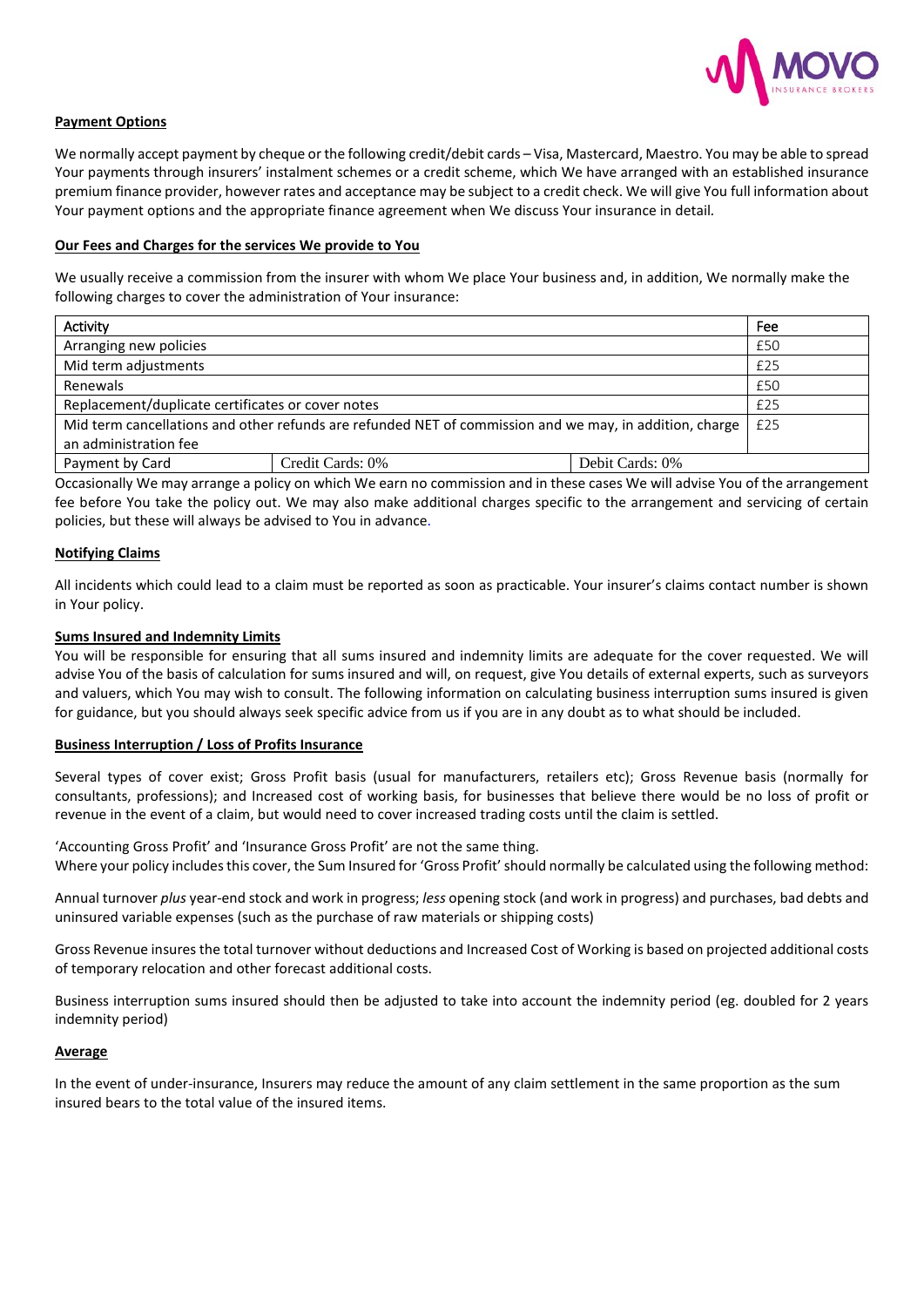

### **Cancellation of this Agreement**

This agreement will remain in force unless cancelled by either party in accordance with the terms below or You have no insurance business placed through Us. You may cancel the agreement at any time, subject to notification in writing to our usual office address. In the event of cancellation, We shall be entitled to retain any commissions and fees earned prior to the date of cessation of the agreement in full. We have the right to cancel this agreement subject to one month notice in writing to your last notified address.

#### **How to make a Complaint**

Our aim is to provide a first class service, however, if you wish to register a complaint, please contact us by writing to Hoosh Mires, Complaint, Manager, 63-65 Cotmandene Crescent, Orpington, BR5 2RA or, by phone on 02031378020, by email at [hoosh@movoinsurance.com.](mailto:hoosh@movoinsurance.com) If you cannot settle your complaint with us, you may be entitled to refer it to the Financial Ombudsman Service, for an independent assessment. The FOS Consumer Helpline is on **0800 023 4567** and their address is: Financial Ombudsman Service, Exchange Tower, London E14 9SR Their website is at:<http://www.financial-ombudsman.org.uk/> or, if your complaint relates to a policy sold online or via email can register the complaint using the European Online Dispute Resolution platform at<http://ec.europa.eu/consumers/odr/>

### **The Financial Services Compensation Scheme (FSCS)**

We are covered by the Financial Services Compensation Scheme (FSCS). Insurance advising and arranging is covered for 90% of the claim, without an upper limit. For compulsory insurances (eg., motor insurance and employers' liability insurance), insurance advising and arranging is covered for 100% of the claim, without an upper limit. Further information about compensation scheme arrangements is available from the FSCS.